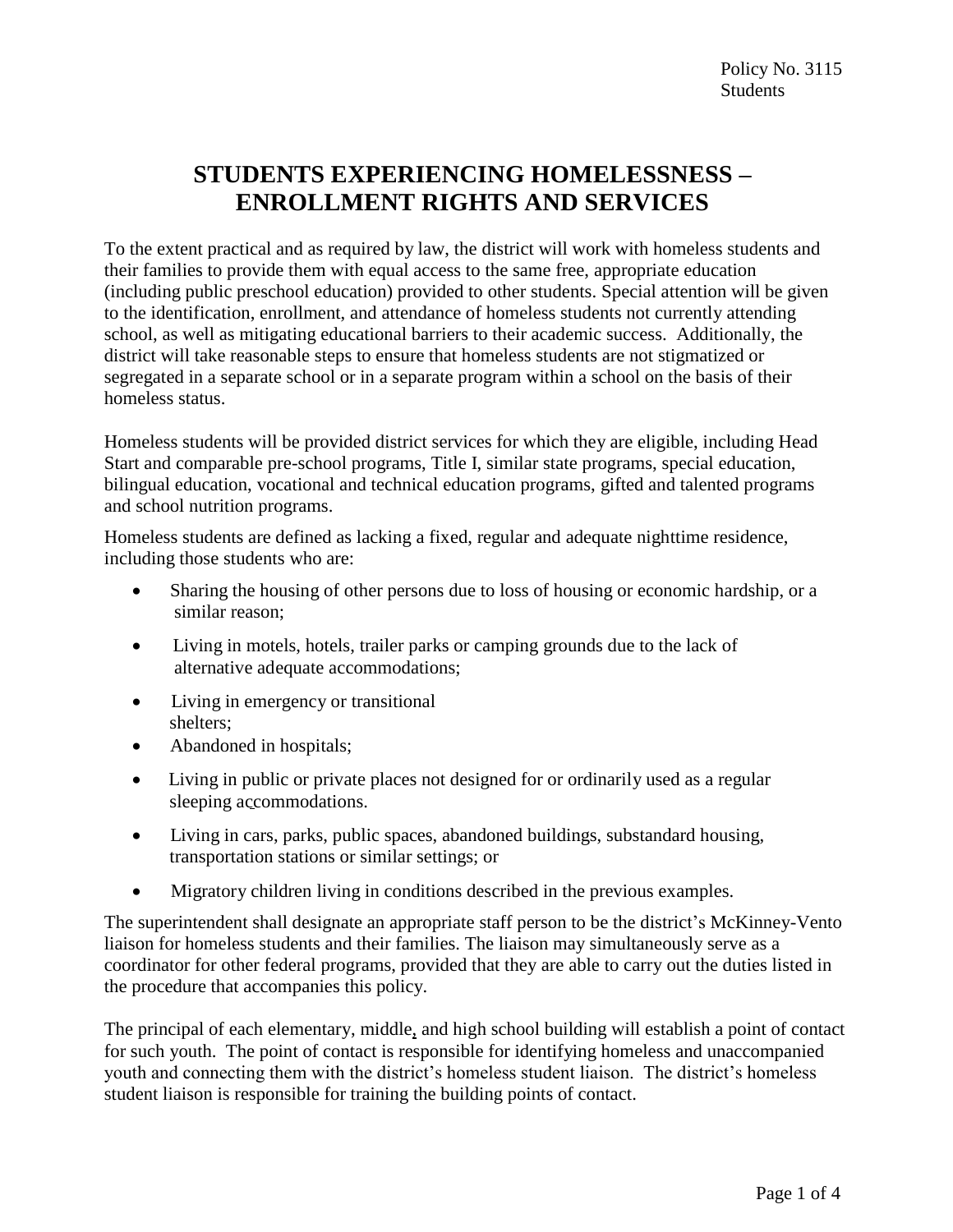## **Best interest determination**

In making a determination as to which school is in the homeless student's best interest to attend, the district will presume that it is in the student's best interest to remain enrolled in their school of origin unless such enrollment is against the wishes of a parent, guardian or unaccompanied youth*.*

Attendance options will be made available to homeless families on the same terms as family's resident in the district, including attendance rights by living in attendance areas, other student assignment policies.

If there is an enrollment dispute, the student shall be immediately enrolled in the school in which enrollment is sought, pending resolution of the dispute. The parent or guardian will be informed of the district's decision and the reasons therefor, (or informed if the student does not qualify for McKinney-Vento, if applicable) and their appeal rights in writing, and in a language, they can understand. The district's liaison will carry out dispute resolution as provided by state policy. Unaccompanied youth will also be enrolled pending resolution of the dispute.

Once the enrollment decision is made, the school will immediately enroll the student, pursuant to district policies. However, enrollment may not be denied or delayed due to the lack of any document normally required for enrollment, including academic records, medical records, proof of residency, mailing address or other documentation. Additionally, enrollment may not be denied or delayed due to missed application deadlines or fees, fines or absences at a previous school.

If the student does not have immediate access to immunization records, the student shall be admitted under a personal exception. Students and families should be encouraged to obtain current immunization records or immunizations as soon as possible, and the district liaison is directed to assist. Records from the student's previous school shall be requested from the previous school pursuant to district policies. Emergency contact information is required at the time of enrollment consistent with district policies, and in compliance with the state's Address Confidentiality Program when necessary. However, the district cannot demand emergency contact information in a form or manner that creates a barrier to enrollment and/or attendance at school.

Homeless students are entitled to transportation to their school of origin or the school where they are to be enrolled. If the school of origin is in a different district, or a homeless student is living in another district but will attend his or her school of origin in this district, the districts will coordinate the transportation services necessary for the student or will divide the costs equally.

The district's liaison for homeless students and their families will coordinate with local social service agencies that provide services to homeless children and youths and their families; other school districts on issues of transportation and records transfers; and state and local housing agencies responsible for comprehensive housing affordability strategies. This coordination includes providing public notice of the educational rights of homeless students where such children and youth receive services under the McKinney-Vento Act, such as schools, family shelters and soup kitchens. The notice must be disseminated in a manner and form that parents, guardians and unaccompanied youth receiving such services can understand, including, if necessary and to the extent feasible, in their native language. The district's liaison will also review and recommend amendments to district policies that may act as barriers to the enrollment of homeless students and will participate in professional development and other technical assistance activities, as determined by the state-level (OSPI) coordinator for homeless children and youth programs.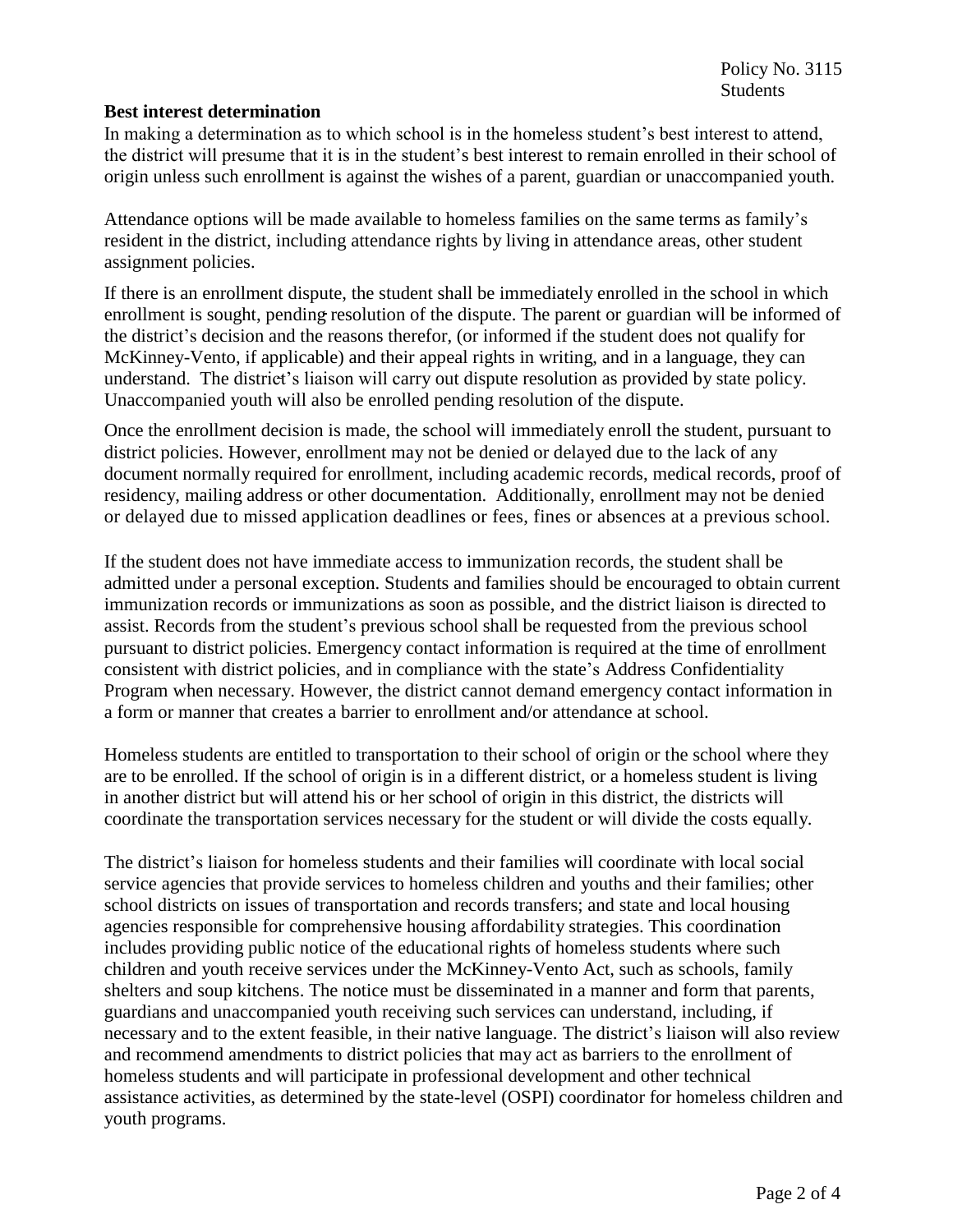The superintendent will:

- Strongly encourage district staff, including substitute and regular bus drivers to annually review the video posted on the OSPI website on identification of student homelessness;
- Strongly encourage every district-designated homeless student liaison to attend trainings provided by the state on identification and serving homeless youth. Ensure that the district includes in materials provided to all students at the beginning of the school year or at enrollment, information about services and support for homeless students (i.e., the brochure posted on the OSPI website).
- Use a variety of communications each year to notify students and families about services and support available to them if they experience homelessness (e.g., distributing and collecting a universal annual housing intake survey, providing parent brochures directly to students and families, announcing the information at school-wide assemblies, posting information on the district's website).

## **Facilitating on-time grade level progression**

 The district will: 1) waive specific courses required for graduation for students experiencing homelessness if similar coursework has been satisfactorily completed in another school district; or 2) provide reasonable justification for denial of the waiver. In the event the district denies a waiver and the student would have qualified to graduate from their sending school district, the district will provide an alternative process of obtaining required coursework so that the student may graduate on time.

 The district will consolidate partial credit, unresolved, or incomplete coursework and will provide students experiencing homelessness with opportunities to accrue credit in a manner that eliminates academic and nonacademic barriers for the student.

 For students who have been unable to complete an academic course and receive full credit due to withdrawal or transfer, the district will grant partial credit for coursework completed before the date of the withdrawal or transfer. When the district receives a transfer student in these circumstances, it will accept the student's partial credits, apply them to the student's academic progress, graduation, or both, and allow the student to earn credits regardless of the student's date of enrollment in the district.

 In the event a student is transferring at the beginning of or during their junior or senior year of high school and is ineligible to graduate after all alternatives have been considered, the district will work with the sending district to ensure the awarding of a diploma from the sending district if the student meets the graduation requirements of the sending district.

 In the event a student enrolled in three or more school districts as a high school student, has met state requirements, has transferred to the district, but is ineligible to graduate from the district after all alternatives have been considered, the district will waive its local requirements and ensure that the student receives a diploma.